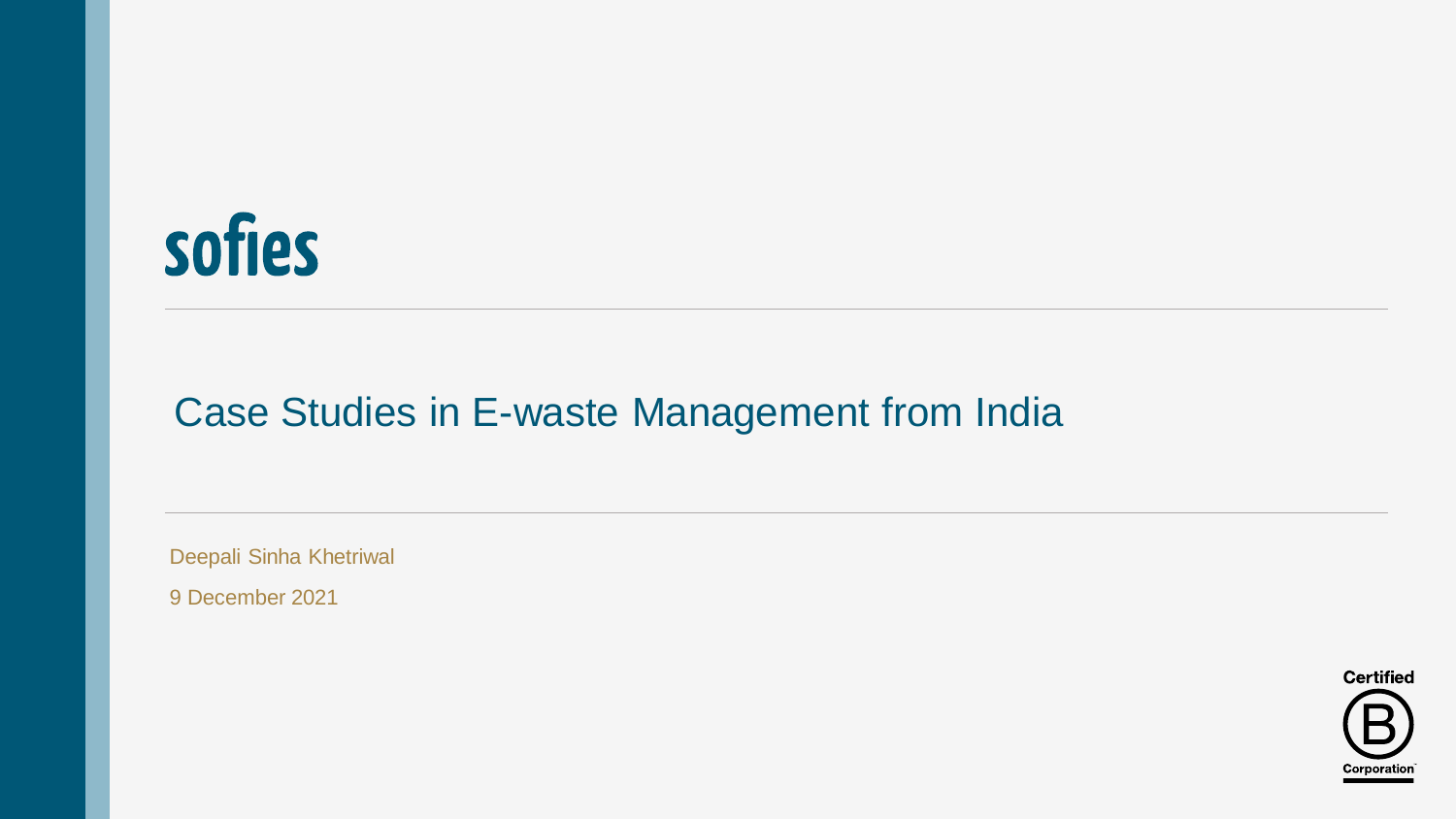# A micro-multinational, boutique sustainability consultancy



- Headquartered in Geneva, with offices in UK and India
- Interdisciplinary team of 60+ consultants across offices
- Combine strong technical expertise with commercial acumen
- Solution-oriented consulting, co-creating sustainability and circular economy strategies with clients
- Clients across private sector, government and multilateral agencies
- Certified B Corporation®
- Now part of DSS

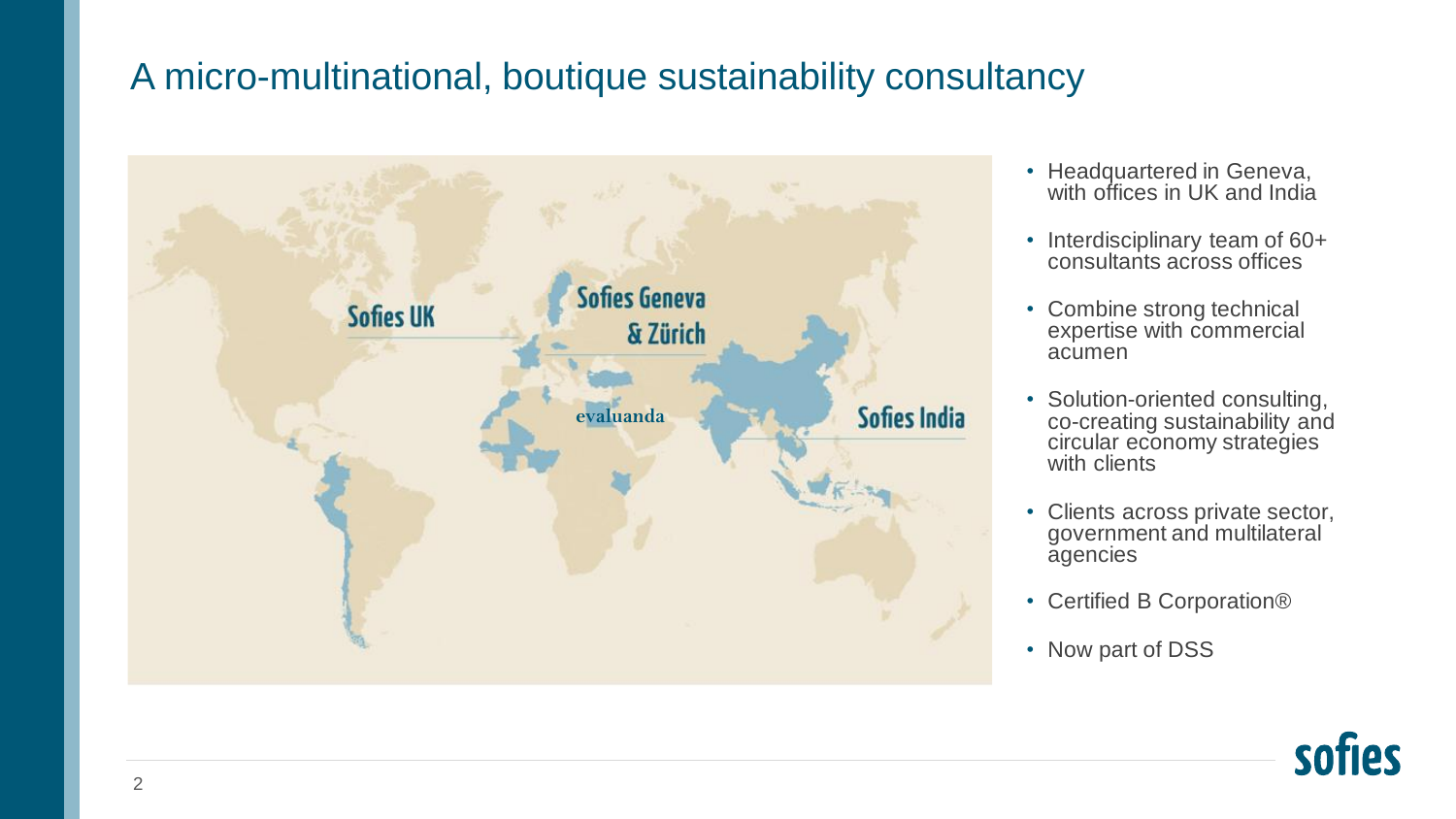# Our key domains of expertise



#### Secondary resources & urban mines

• E-waste, Plastics, Textiles



#### Circular economy

• Resource efficiency and circular economy



#### Alternative energy

• Climate-positive fossil-fuel alternatives



#### Sustainable territories

• Smart regional development



#### Managing sustainability

• Innovation, Assessment, Reporting



#### Sustainable industrial zones

• Industrial symbiosis

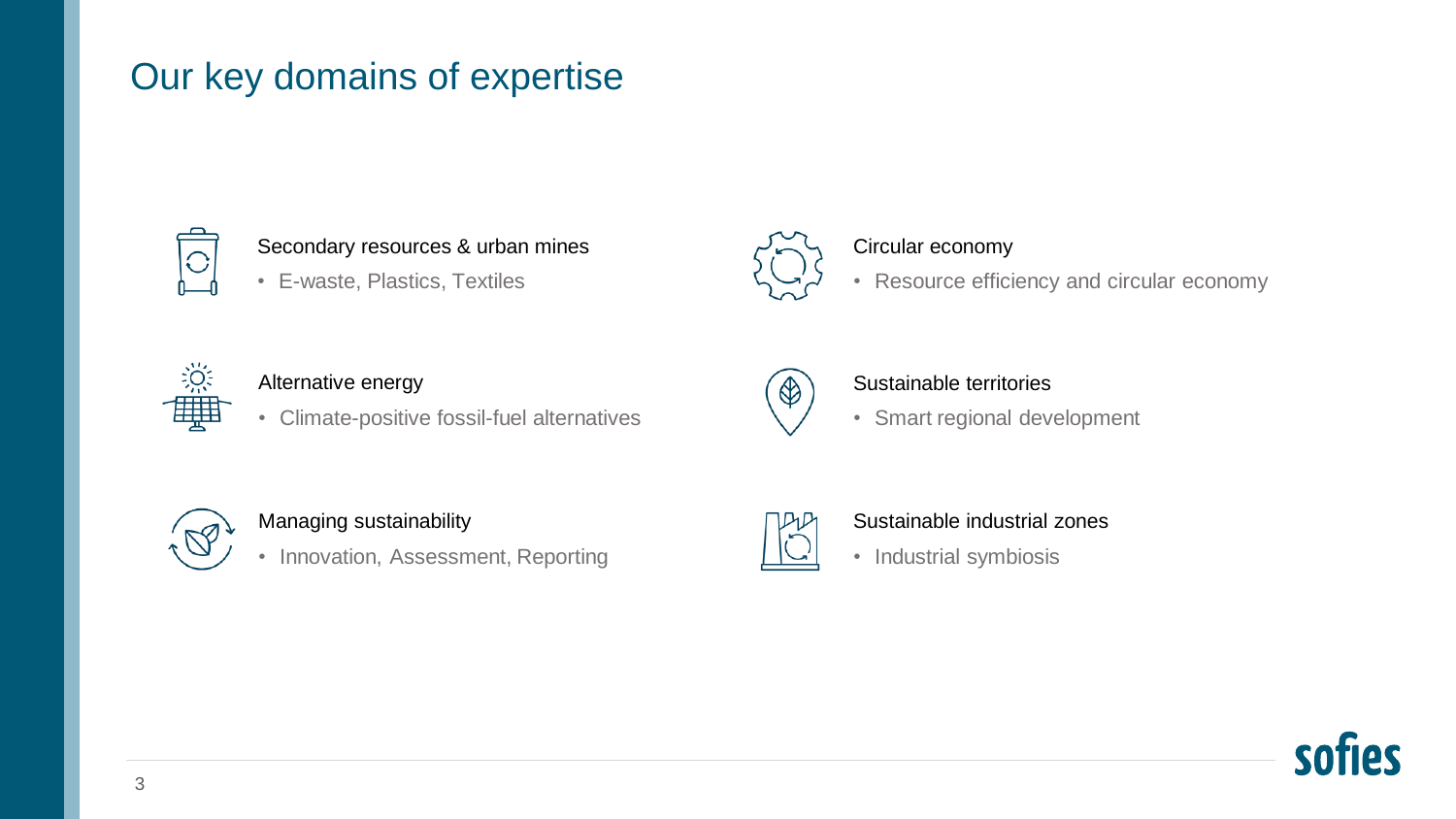# E-waste management in India

- Estimated annual e-waste arising **3.2 MT**
- First E-waste Management Rules based on Extended Producer Responsibility (EPR) **2011**
- Revised E-waste Management Rules – introducing collection targets for producers **2016**
- Producer Responsibility **Organisations 63**
- Authorized dismantlers and recyclers **312**
- Recycled in the informal sector **90%**



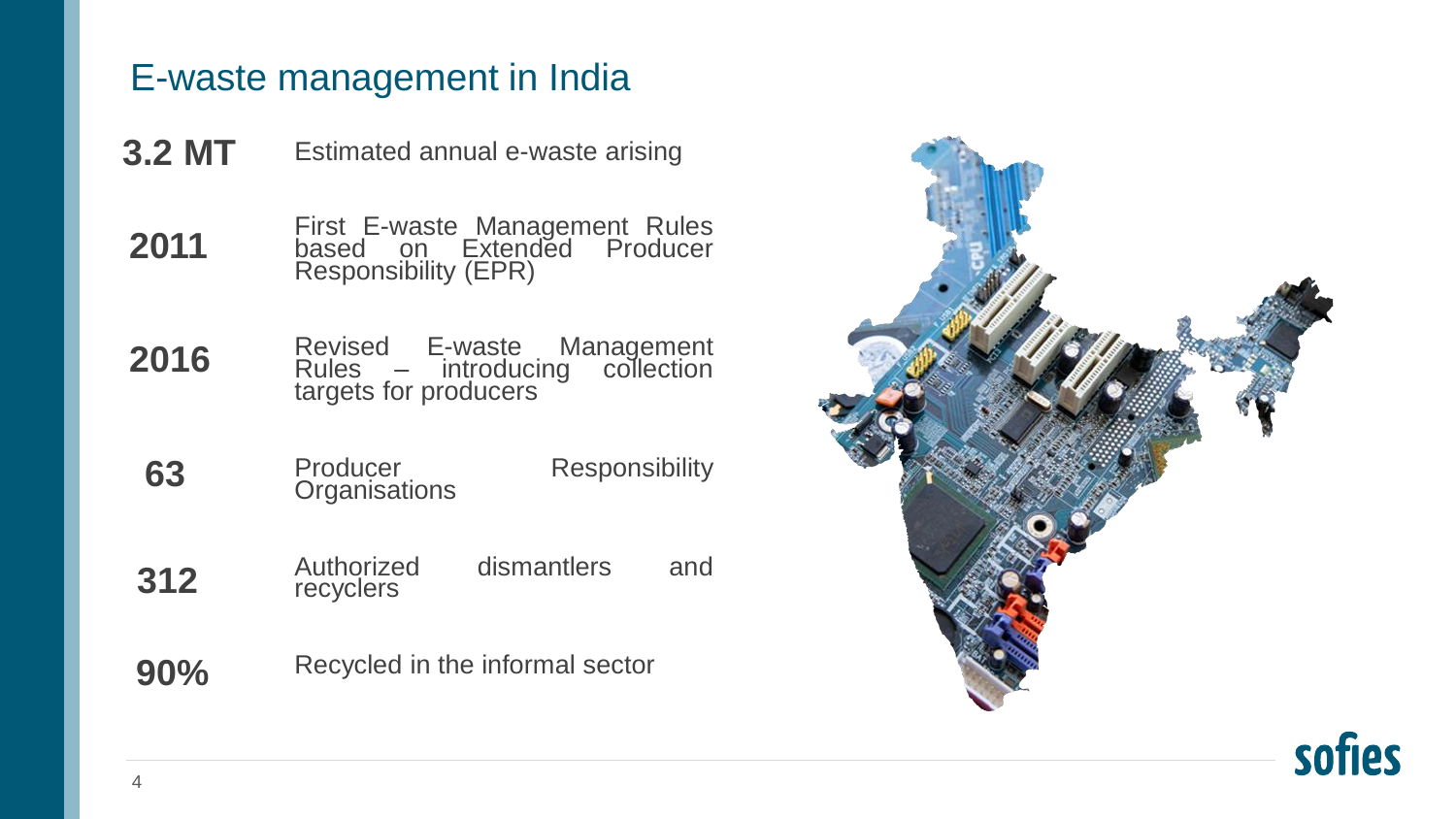## E-waste recycling value chain in India – Challenges and innovation opportunities

- Producer challenges
	- Limited access to waste or collection infrastructure
	- Lack of traceability and transparency in supply chain
- Consumer challenges
	- Limited knowledge and awareness about hazards of improper e-waste disposal
	- Don't know where to recycler responsibly
- Informal sector challenges
	- Limited access to capital
	- Limited link to mainstream businesses
	- Risk of sudden closure notice



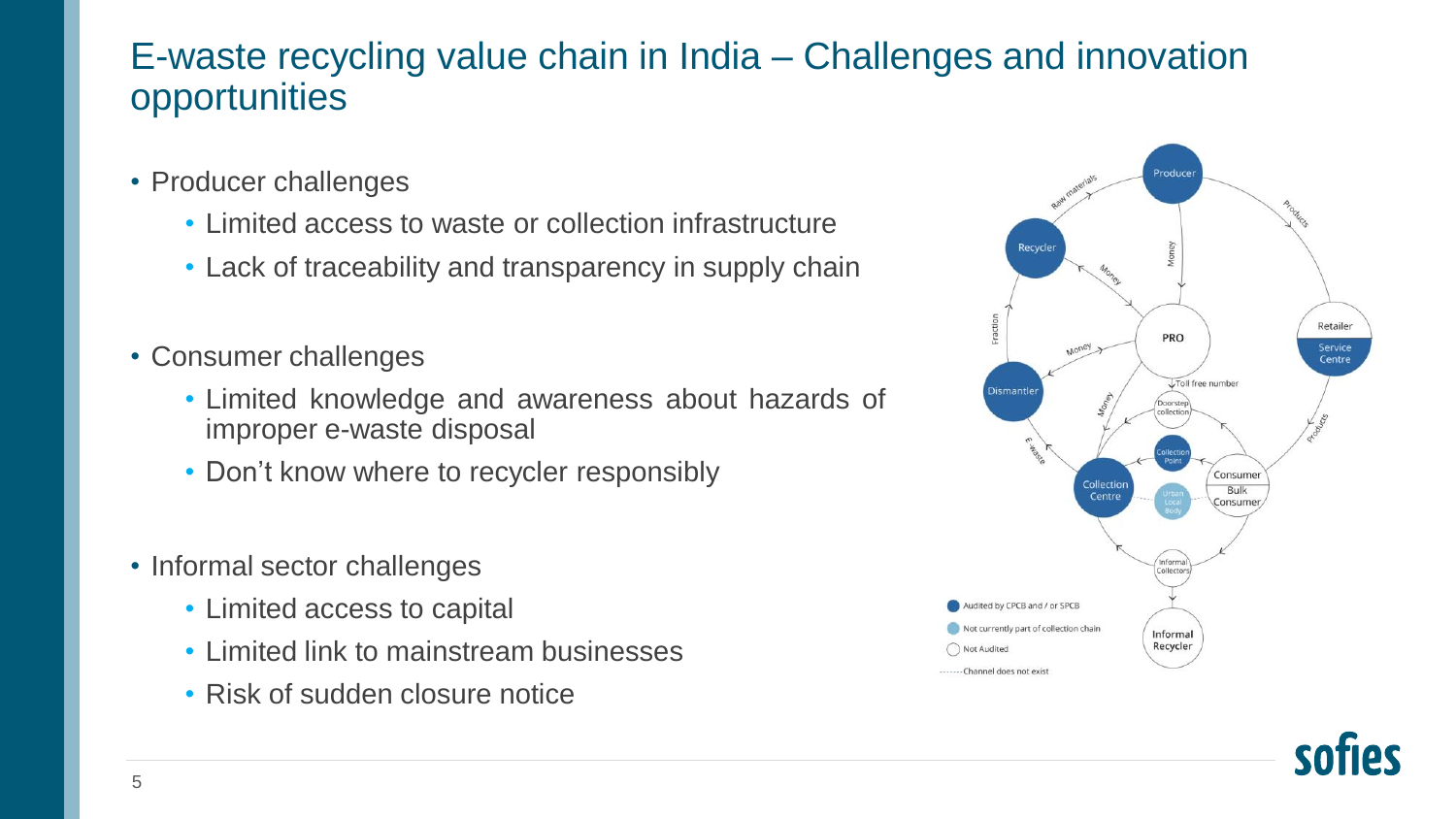### E-waste recycling value chain in India – Challenges and innovation opportunities

- PROs
	- Limited infrastructure for dismantling and recycling
	- Competitive pressures from clients and suppliers
- Formal dismantlers and recyclers
	- Limited access to e-waste volume
	- Pricing pressure with untransparent prices
	- Limited downstream treatment and recycling capacity

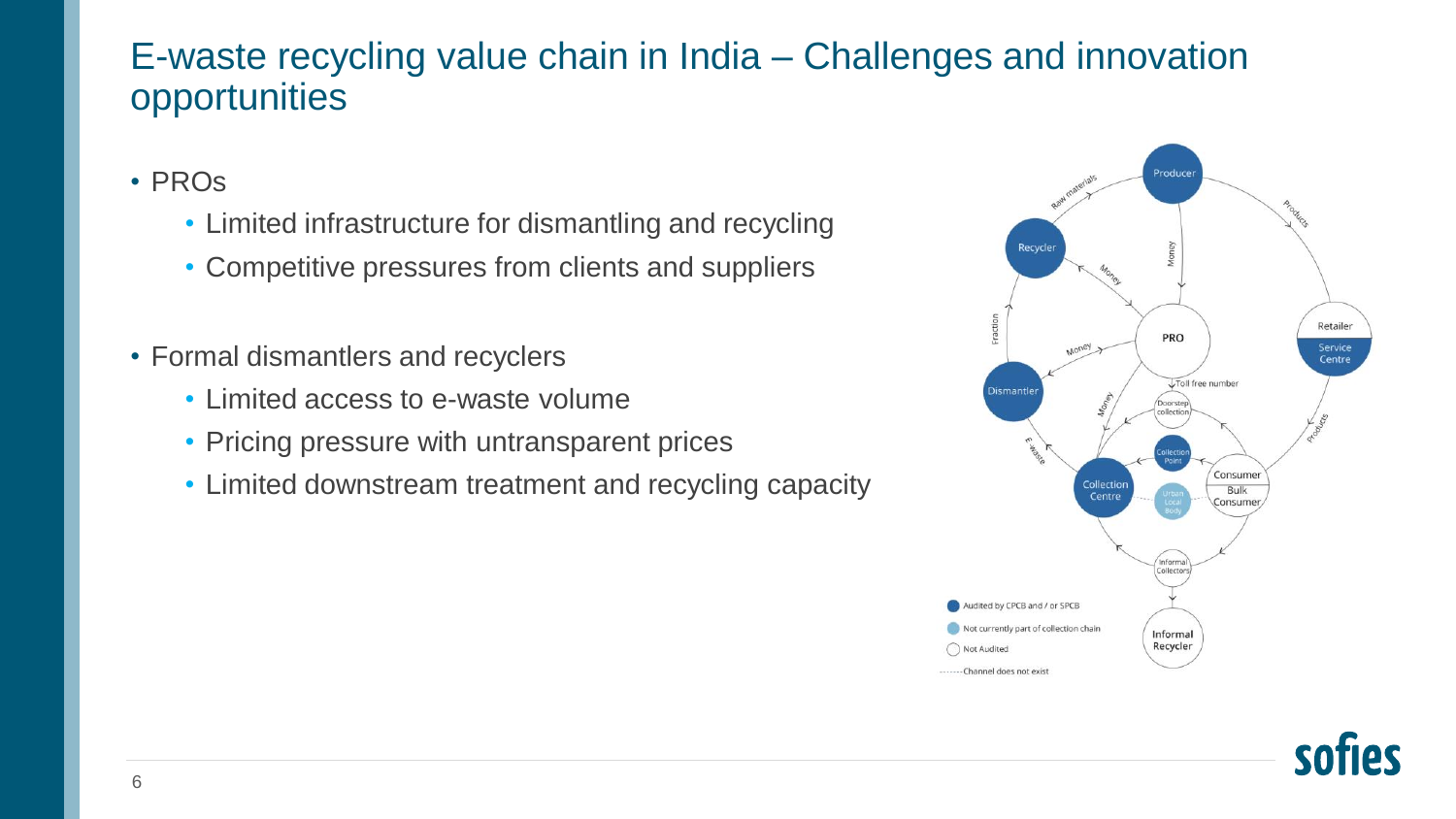#### Case studies



# E[co]work

Informal sector challenges Producer challenges Formal dismantlers and recyclers



Producer challenges Consumer challenges

**D**recykal

Formal dismantlers and recyclers Consumer challenges



7 All brand names and logos are properties of their owners.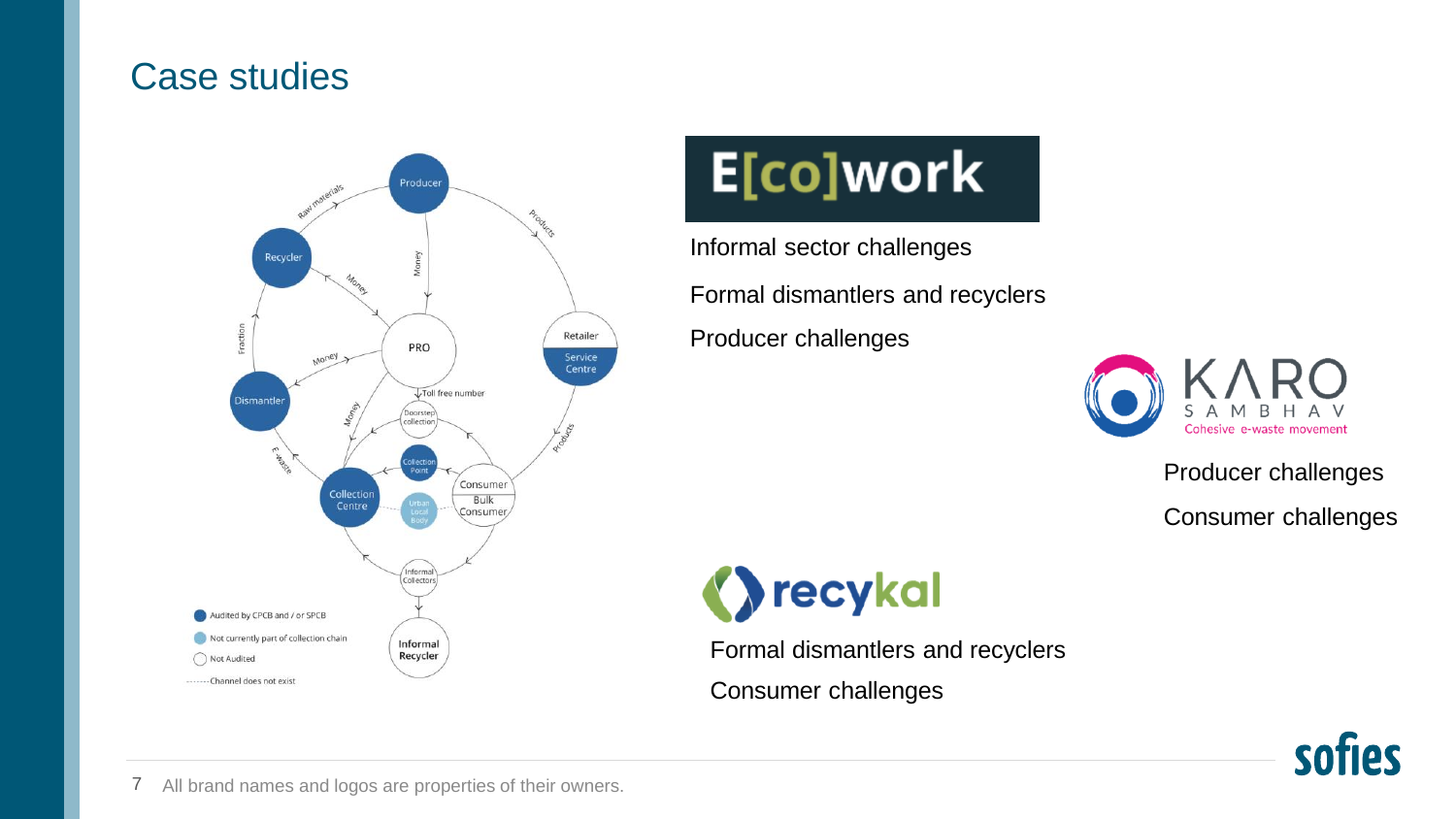## Case Study 1: E[co]work – transformational solution to formalize the informal sector

# E[co]work

#### Challenge: e-waste recycling today



Polluting, unsafe practices, Incomplete material recovery

Providing and livelihood and CE expertise

Formalization is difficult Hard to access communities Business owners without investment capital or experience of running a formal business

![](_page_7_Picture_10.jpeg)

Licensed, safe and healthy work place

Proper tools and equipment, storage and digital services

Traceability for safe disposal of hazardous fractions

Shared infrastructure & equipment, business support and training

![](_page_7_Picture_15.jpeg)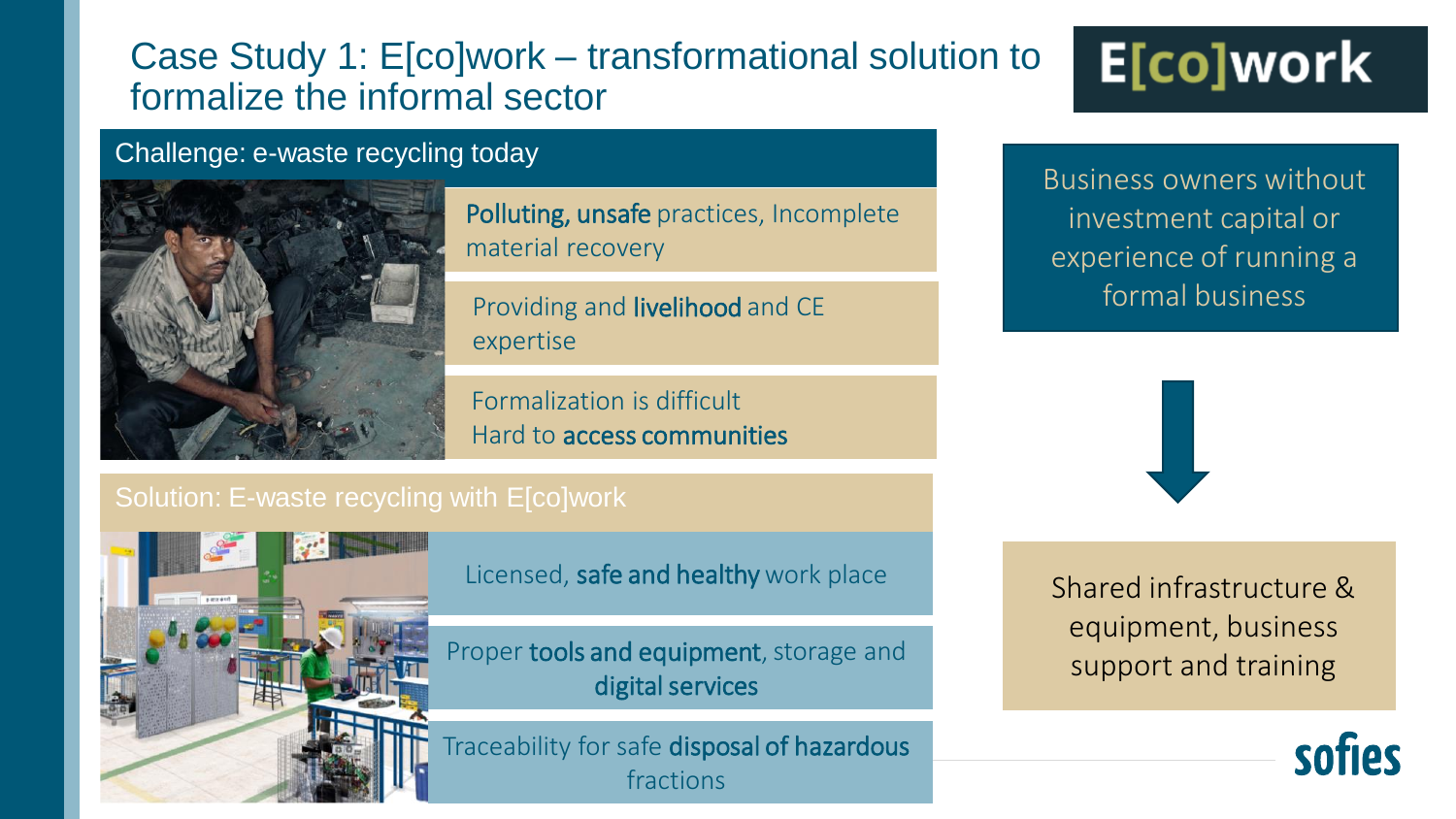# Case Study 2: Karo Sambhav – PRO enabling the financial flows for collection and awareness

![](_page_8_Picture_1.jpeg)

![](_page_8_Picture_2.jpeg)

![](_page_8_Figure_3.jpeg)

Source: Digital Solutions for a Circular Electronics Value Chain, ITU, GSMA, WEEEForum, Sofies 2021

![](_page_8_Picture_5.jpeg)

9 All brand names and logos are properties of their owners.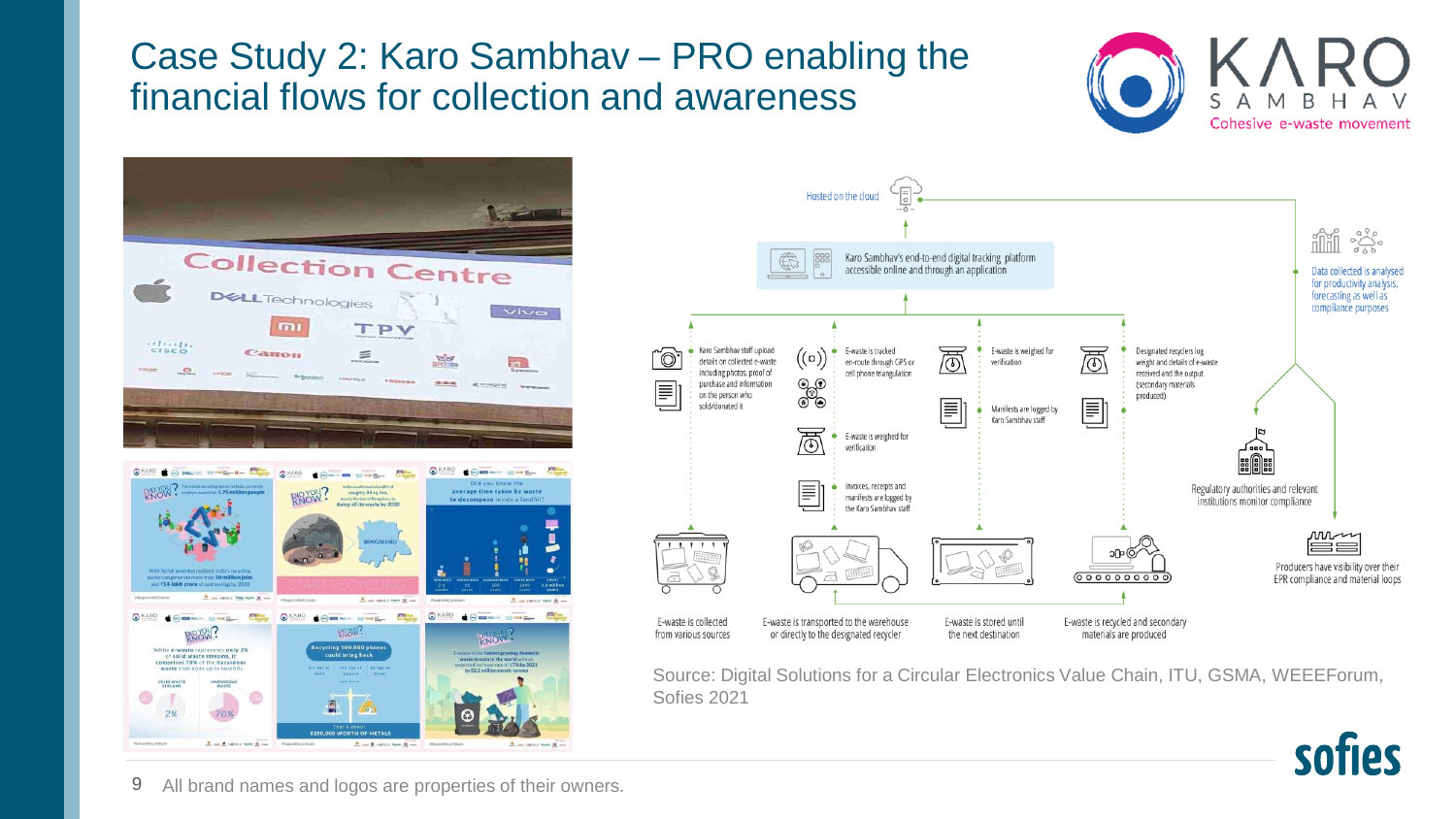### Case Study 3: Recykal – Digital marketplace to connect ecosystem

![](_page_9_Picture_1.jpeg)

![](_page_9_Figure_2.jpeg)

Enabling transactions, bridging demand-supply gaps!

![](_page_9_Figure_4.jpeg)

![](_page_9_Picture_5.jpeg)

![](_page_9_Picture_6.jpeg)

1  $\Omega$ All brand names and logos are properties of their owners.